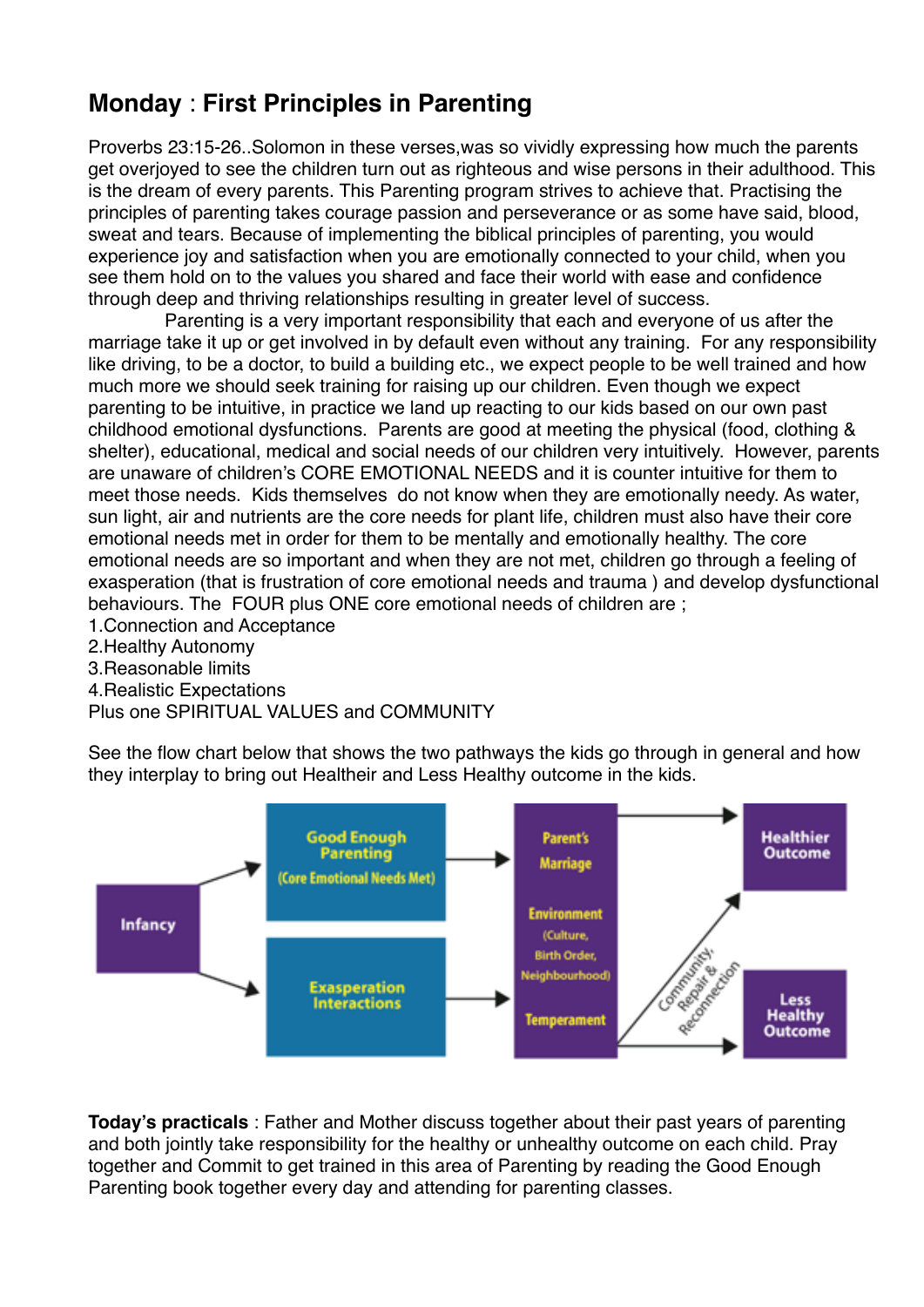#### **Tuesday : Avoiding the EXASPERATION INTERACTIONS**



Ephesians 6:4 Here Paul talks about as parents we should not exasperate our children. Do not exasperate means we should not discourage, embitter, frustrate or provoke them to anger. Exasperation means frustration of the child"s core emotional needs and an experience of trauma. Though experiencing frustration is part of life, the distinction we need to make is between occasional events and moments of frustration VERSUS a life style of repeated frustration and



trauma that the child has to experience as a result of the exasperation interaction from the parents. When this happens the child will be growing up without the core emotional need being met. This continued state of exasperation eventually

shapes a child's worldview and affects his way of thinking. The child's thoughts about himself and others become distorted. Parents who love their children make this mistakes in a subtle and unintentional way.Through research Parenting counselors have come up with a list of 8 exasperation interactions parents have with their children as shown below.

**Today's practicals** : Put a no. between 1 to 10 capturing the severeity of the exasperation interaction that you feel is experienced by your kid. (high score means more severe)

| SI.No          | <b>Exasperation</b><br><b>Interactions</b>  | Child 1 | Child 2 | Child 3 |
|----------------|---------------------------------------------|---------|---------|---------|
| 1              | <b>Belittling</b>                           |         |         |         |
| 2              | Perfectionistic<br>and Conditional          |         |         |         |
| 3              | Controlling                                 |         |         |         |
| $\overline{4}$ | Punitive                                    |         |         |         |
| 5              | Emotionally<br>Depriving and<br>Inhibitting |         |         |         |
| 6              | Overprotective                              |         |         |         |
| $\overline{7}$ | Pessimistic                                 |         |         |         |
| 8              | Overly<br>Permissive                        |         |         |         |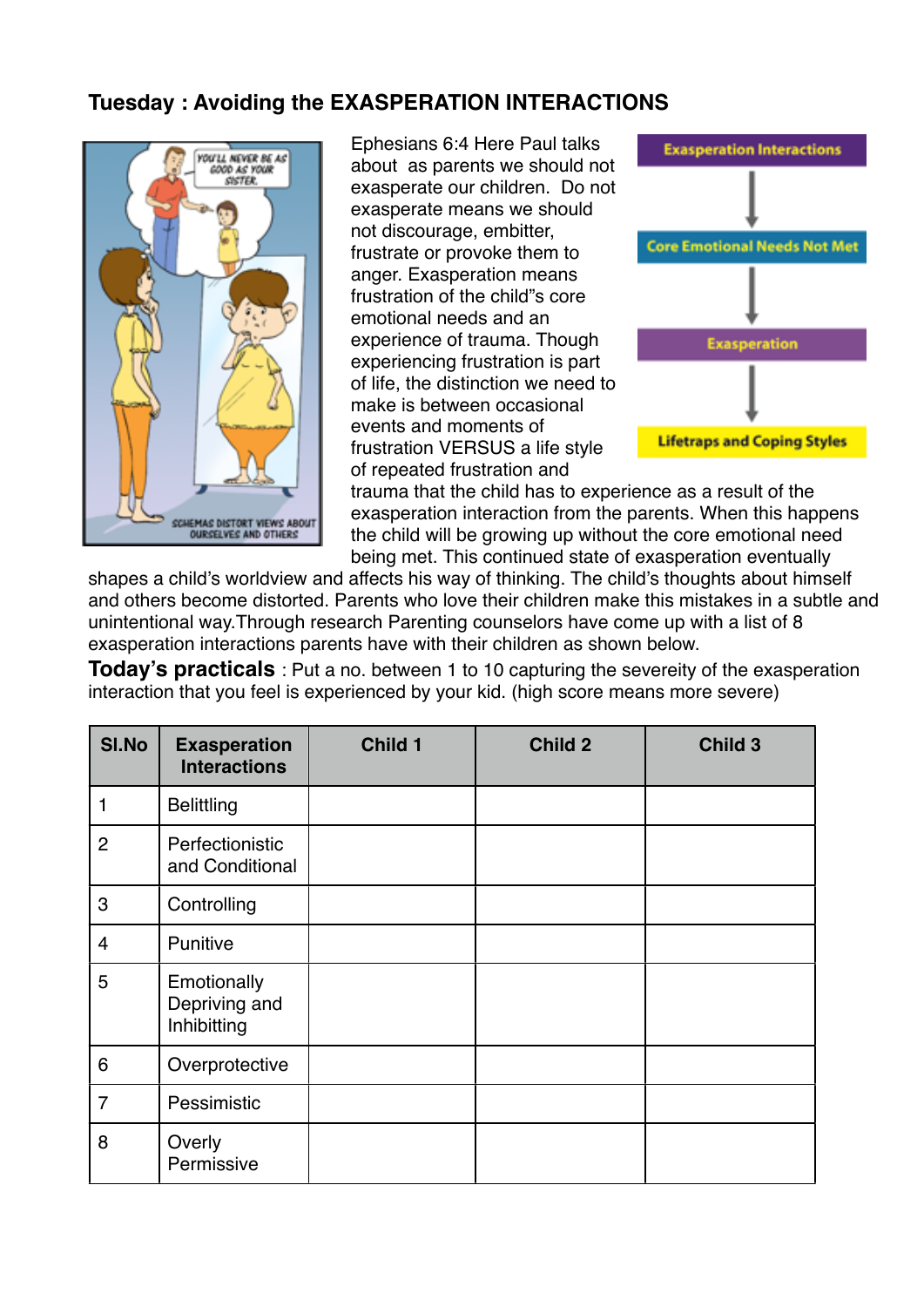# **Wednesday** : The Core Emotional Need of Connection & Acceptance

1Peter 4:8 - Peter talks about deep love...that is the love that connects and accepts and that love covers over thousands of others (including your children's) sin. Our children need this Connection of deep love towards Parents without any condemnation.

Romans 15:7 - We all have this need to be accepted as Christ accepted us. Our Children also have the same need deep in their heart to be accepted by parents for who they are with their strengths and weaknesses, flaws and all.

The core emotional need of connection and acceptance can be defined as the state children live in when they feel completely attached to their parents in a healthy affectionate bond with empathic understanding. When this need is met and your connection with your children is strong then not only will your children love and respect you but they will enjoy being with you. When this need is met children will naturally imitate their parents values and this inturn will help them eventually have the conviction to resist being drawn to unhealthy delinquent behaviour, beliefs and ideologies. When parents meet this need of connection and acceptance the child will develop the traits and beliefs of TRUST, Self-Acceptance and Openness, Emotional fulfilment and intimacy, Belonging and Affinity, Emotional Spontaniety and Expressiveness and Mastery and Success. The foundation of parenting is that parents must connect with their children empathically and not cause exasperation.

**Today's Practicals** : Both parents together write a card or note to each child expressing how much you not only love them but LIKE them and they are such a joy and blessing to both of you. Write 3 things you like in each kid and share with them and all pray thanking God.

\_\_\_\_\_\_\_\_\_\_\_\_\_\_\_\_\_\_\_\_\_\_\_\_\_\_\_\_\_\_\_\_\_\_\_\_\_\_\_\_\_\_\_\_\_\_\_\_\_\_\_\_\_\_\_\_\_\_\_\_\_\_\_\_\_\_\_\_\_\_\_\_\_\_\_

### **Thursday**: Do not show Favouritism among children.

Gen 25:19-34 Favouritism blocks effective communication at the heart level. It prevents people from being vulnerable with each other about their feelings when they feel they are disliked, or that they have fallen out of favour. For this patriarch's family, much was lost in the early years. They lost out on what might have been fantastic times together. They could have had so many great memories together as a family. Each of the son could have turned out much more well-rounded if they had tapped into the strengths of both of their parents. In the end, favouritism blocked each parent, Isaac and Rebekah, from meeting the core emotional need for connection and acceptance in Jacob and Esau, respectively. At most, they got it from one parent only. Favouritism breeds jealousy and results in tiffs with our siblings, which in turn, creates scars and gets carried into our adulthood.

**Today's Practicals** : Talk between the couples to bring out any perception of favouritism from any of you to any of the kids. If such perception exists today clarify it to each kid separately and put it to rest.

\_\_\_\_\_\_\_\_\_\_\_\_\_\_\_\_\_\_\_\_\_\_\_\_\_\_\_\_\_\_\_\_\_\_\_\_\_\_\_\_\_\_\_\_\_\_\_\_\_\_\_\_\_\_\_\_\_\_\_\_\_\_\_\_\_\_\_\_\_\_\_\_\_\_\_\_\_\_\_\_\_\_\_\_

### **Friday** : Quality Time with Kids Takes Time

Mark 6: 30-32 Here we see jesus taking his disciples out for a special Quality time. He knew that his disciples needed that time to get refreshed. He invested on that time to show them how much they are special and important. Even otherwise we see Jesus spending lots of time with his disciples taking them to wedding at cana not only for prayer times and preaching sessions. That is the way Jesus raised up his disciples who finally were ready to die for Him. As parents who are trying to raise our own kids to be furture disciples should take some time out and invest on Quality time with our kids. For many of us this is not natural. But you need to develop a sense of discipline and do this. Quality time meets the core emotional need of the child that is